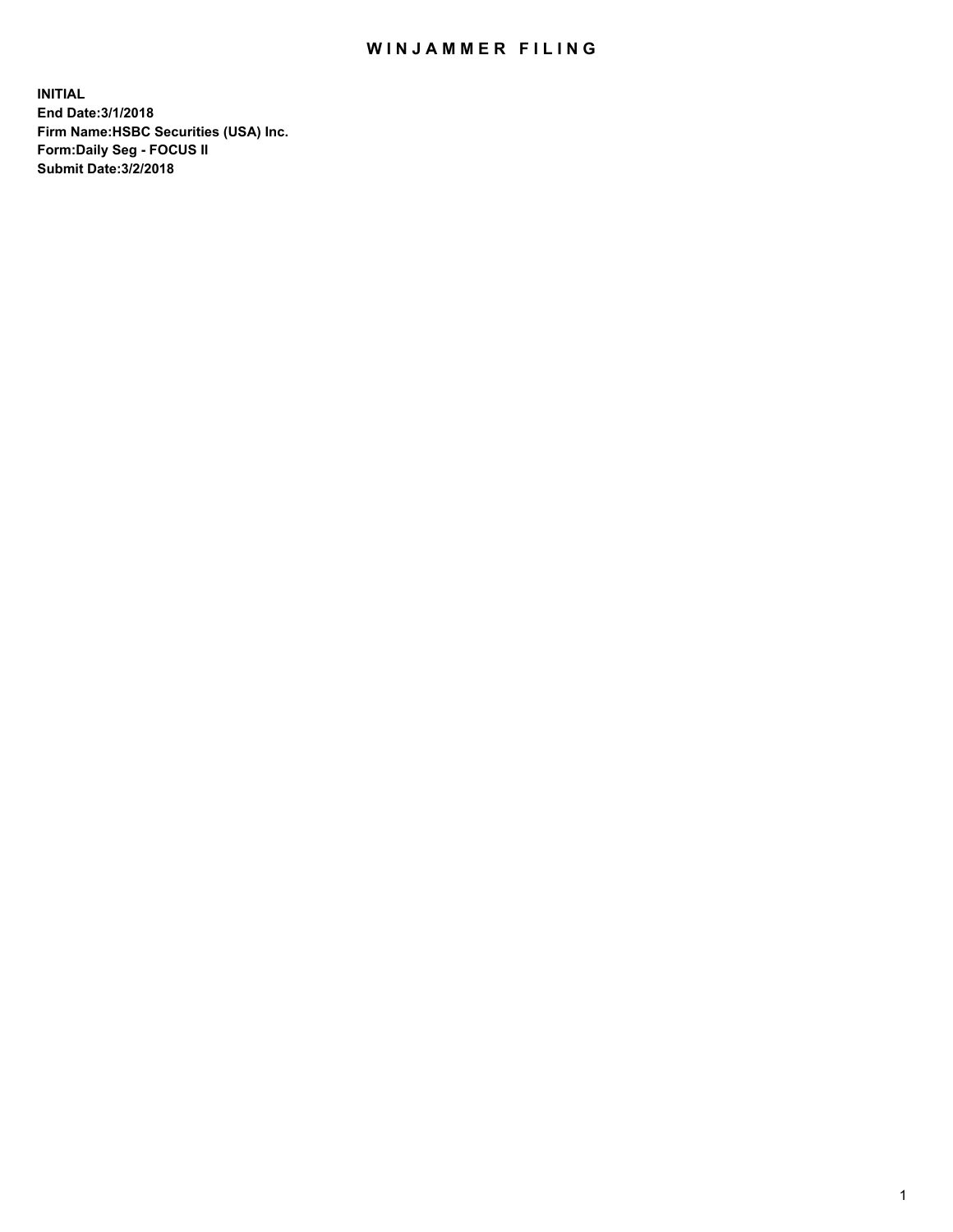## **INITIAL End Date:3/1/2018 Firm Name:HSBC Securities (USA) Inc. Form:Daily Seg - FOCUS II Submit Date:3/2/2018 Daily Segregation - Cover Page**

| Name of Company<br><b>Contact Name</b><br><b>Contact Phone Number</b><br><b>Contact Email Address</b>                                                                                                                                                                                                                         | <b>HSBC Securities (USA) Inc.</b><br><b>Michael Vacca</b><br>212-525-7951<br>michael.vacca@us.hsbc.com |
|-------------------------------------------------------------------------------------------------------------------------------------------------------------------------------------------------------------------------------------------------------------------------------------------------------------------------------|--------------------------------------------------------------------------------------------------------|
| FCM's Customer Segregated Funds Residual Interest Target (choose one):<br>a. Minimum dollar amount: ; or<br>b. Minimum percentage of customer segregated funds required:%; or<br>c. Dollar amount range between: and; or<br>d. Percentage range of customer segregated funds required between: % and %.                       | 98,000,000<br><u>0</u><br><u>00</u><br><u>00</u>                                                       |
| FCM's Customer Secured Amount Funds Residual Interest Target (choose one):<br>a. Minimum dollar amount: ; or<br>b. Minimum percentage of customer secured funds required:%; or<br>c. Dollar amount range between: and; or<br>d. Percentage range of customer secured funds required between: % and %.                         | 25,000,000<br><u>0</u><br><u>00</u><br>00                                                              |
| FCM's Cleared Swaps Customer Collateral Residual Interest Target (choose one):<br>a. Minimum dollar amount: ; or<br>b. Minimum percentage of cleared swaps customer collateral required:%; or<br>c. Dollar amount range between: and; or<br>d. Percentage range of cleared swaps customer collateral required between:% and%. | 122,000,000<br><u>0</u><br><u>00</u><br><u>00</u>                                                      |

Attach supporting documents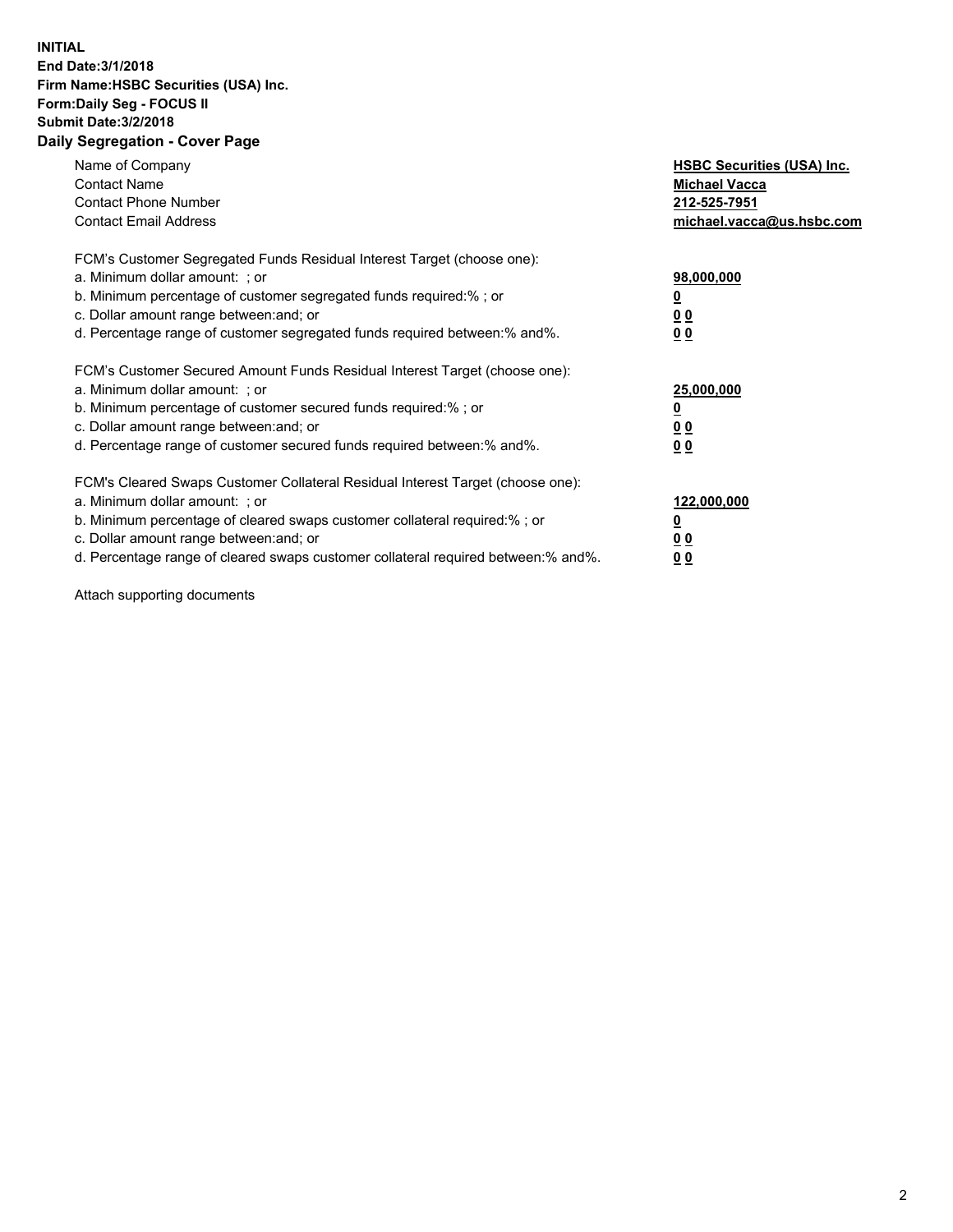**INITIAL End Date:3/1/2018 Firm Name:HSBC Securities (USA) Inc. Form:Daily Seg - FOCUS II Submit Date:3/2/2018 Daily Segregation - Secured Amounts** Foreign Futures and Foreign Options Secured Amounts Amount required to be set aside pursuant to law, rule or regulation of a foreign government or a rule of a self-regulatory organization authorized thereunder **0** [7305] 1. Net ledger balance - Foreign Futures and Foreign Option Trading - All Customers A. Cash **13,583,530** [7315] B. Securities (at market) **100,918,192** [7317] 2. Net unrealized profit (loss) in open futures contracts traded on a foreign board of trade **28,797,532** [7325] 3. Exchange traded options a. Market value of open option contracts purchased on a foreign board of trade **0** [7335] b. Market value of open contracts granted (sold) on a foreign board of trade **0** [7337] 4. Net equity (deficit) (add lines 1. 2. and 3.) **143,299,254** [7345] 5. Account liquidating to a deficit and account with a debit balances - gross amount **1,332,956** [7351] Less: amount offset by customer owned securities **-1,332,583** [7352] **373** [7354] 6. Amount required to be set aside as the secured amount - Net Liquidating Equity Method (add lines 4 and 5) **143,299,627** [7355] 7. Greater of amount required to be set aside pursuant to foreign jurisdiction (above) or line 6. **143,299,627** [7360] FUNDS DEPOSITED IN SEPARATE REGULATION 30.7 ACCOUNTS 1. Cash in banks A. Banks located in the United States **52,128,760** [7500] B. Other banks qualified under Regulation 30.7 **0** [7520] **52,128,760** [7530] 2. Securities A. In safekeeping with banks located in the United States **34,608,086** [7540] B. In safekeeping with other banks qualified under Regulation 30.7 **0** [7560] **34,608,086** [7570] 3. Equities with registered futures commission merchants A. Cash **0** [7580] B. Securities **0** [7590] C. Unrealized gain (loss) on open futures contracts **0** [7600] D. Value of long option contracts **0** [7610] E. Value of short option contracts **0** [7615] **0** [7620] 4. Amounts held by clearing organizations of foreign boards of trade A. Cash **0** [7640] B. Securities **0** [7650] C. Amount due to (from) clearing organization - daily variation **0** [7660] D. Value of long option contracts **0** [7670] E. Value of short option contracts **0** [7675] **0** [7680] 5. Amounts held by members of foreign boards of trade A. Cash **3,994,337** [7700] B. Securities **66,310,107** [7710] C. Unrealized gain (loss) on open futures contracts **28,797,532** [7720] D. Value of long option contracts **0** [7730] E. Value of short option contracts **0** [7735] **99,101,976** [7740] 6. Amounts with other depositories designated by a foreign board of trade **0** [7760] 7. Segregated funds on hand **0** [7765] 8. Total funds in separate section 30.7 accounts **185,838,822** [7770] 9. Excess (deficiency) Set Aside for Secured Amount (subtract line 7 Secured Statement Page 1 from Line 8) **42,539,195** [7380] 10. Management Target Amount for Excess funds in separate section 30.7 accounts **25,000,000** [7780] 11. Excess (deficiency) funds in separate 30.7 accounts over (under) Management Target **17,539,195** [7785]

3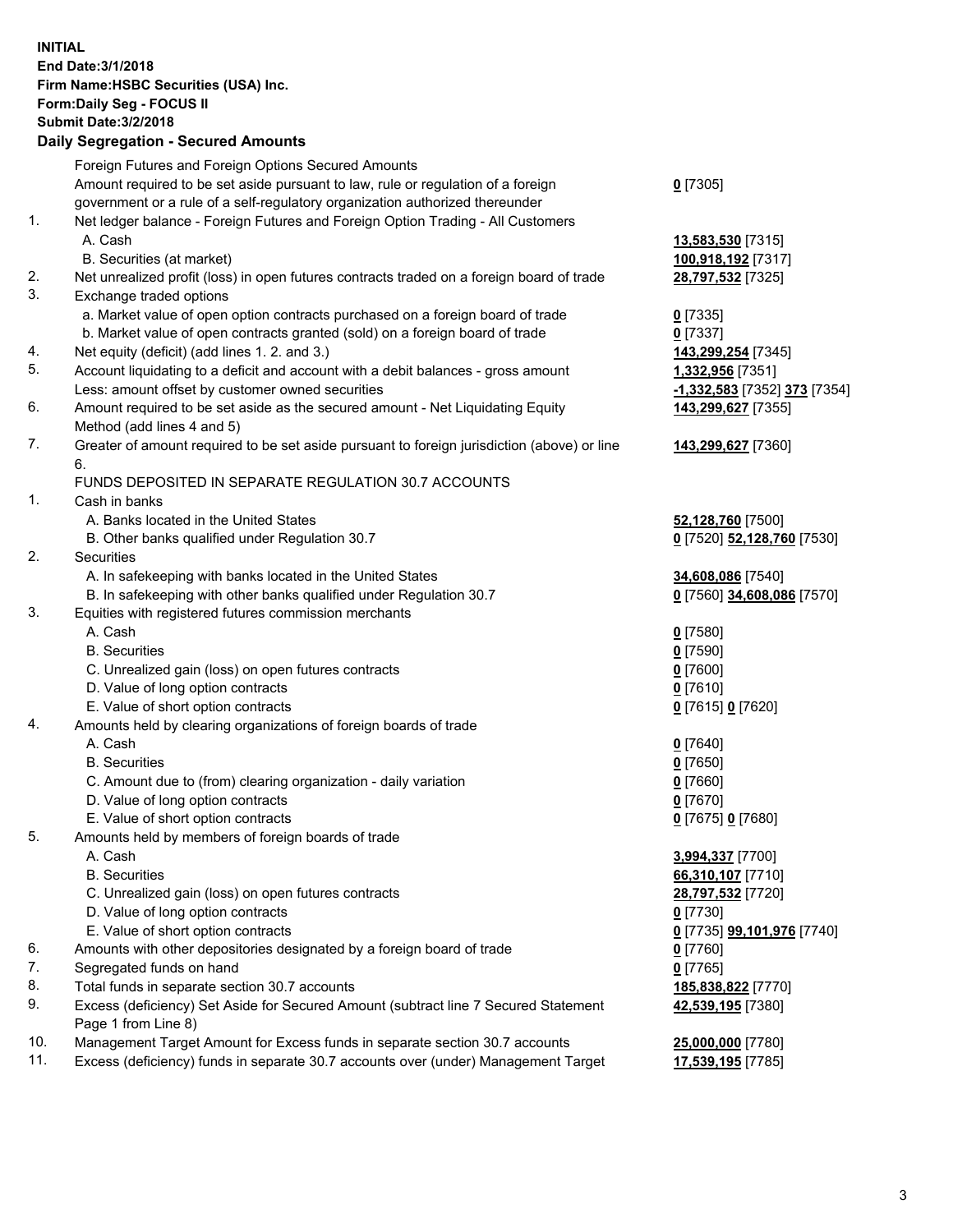| <b>INITIAL</b> | End Date: 3/1/2018<br>Firm Name: HSBC Securities (USA) Inc.<br>Form: Daily Seg - FOCUS II<br><b>Submit Date: 3/2/2018</b><br>Daily Segregation - Segregation Statement |                              |
|----------------|------------------------------------------------------------------------------------------------------------------------------------------------------------------------|------------------------------|
|                | SEGREGATION REQUIREMENTS(Section 4d(2) of the CEAct)                                                                                                                   |                              |
| 1.             | Net ledger balance                                                                                                                                                     |                              |
|                | A. Cash                                                                                                                                                                | -24,498,447 [7010]           |
|                | B. Securities (at market)                                                                                                                                              | 1,143,328,125 [7020]         |
| 2.             | Net unrealized profit (loss) in open futures contracts traded on a contract market                                                                                     | 278,777,299 [7030]           |
| 3.             | Exchange traded options                                                                                                                                                |                              |
|                | A. Add market value of open option contracts purchased on a contract market                                                                                            | 156,057,967 [7032]           |
|                | B. Deduct market value of open option contracts granted (sold) on a contract market                                                                                    | -17,750,734 [7033]           |
| 4.             | Net equity (deficit) (add lines 1, 2 and 3)                                                                                                                            | 1,535,914,210 [7040]         |
| 5.             | Accounts liquidating to a deficit and accounts with                                                                                                                    |                              |
|                | debit balances - gross amount                                                                                                                                          | 61,938,521 [7045]            |
|                | Less: amount offset by customer securities                                                                                                                             | -61,938,446 [7047] 75 [7050] |
| 6.             | Amount required to be segregated (add lines 4 and 5)                                                                                                                   | 1,535,914,285 [7060]         |
|                | FUNDS IN SEGREGATED ACCOUNTS                                                                                                                                           |                              |
| 7.             | Deposited in segregated funds bank accounts                                                                                                                            |                              |
|                | A. Cash                                                                                                                                                                | 37,648,893 [7070]            |
|                | B. Securities representing investments of customers' funds (at market)                                                                                                 | $0$ [7080]                   |
|                | C. Securities held for particular customers or option customers in lieu of cash (at<br>market)                                                                         | 147,182,317 [7090]           |
| 8.             | Margins on deposit with derivatives clearing organizations of contract markets                                                                                         |                              |
|                | A. Cash                                                                                                                                                                | 404,091,422 [7100]           |
|                | B. Securities representing investments of customers' funds (at market)                                                                                                 | $0$ [7110]                   |
|                | C. Securities held for particular customers or option customers in lieu of cash (at                                                                                    |                              |
|                | market)                                                                                                                                                                | 980,474,528 [7120]           |
| 9.             | Net settlement from (to) derivatives clearing organizations of contract markets                                                                                        | <u>-89,769,948</u> [7130]    |
| 10.            | Exchange traded options                                                                                                                                                |                              |
|                | A. Value of open long option contracts                                                                                                                                 | 156,057,967 [7132]           |
|                | B. Value of open short option contracts                                                                                                                                | -17,750,734 [7133]           |
| 11.            | Net equities with other FCMs                                                                                                                                           |                              |
|                | A. Net liquidating equity                                                                                                                                              | 12,717,794 [7140]            |
|                | B. Securities representing investments of customers' funds (at market)                                                                                                 | $0$ [7160]                   |
|                | C. Securities held for particular customers or option customers in lieu of cash (at                                                                                    | $0$ [7170]                   |
|                | market)                                                                                                                                                                |                              |
| 12.            | Segregated funds on hand                                                                                                                                               | 15,671,280 [7150]            |
| 13.            | Total amount in segregation (add lines 7 through 12)                                                                                                                   | 1,646,323,519 [7180]         |
| 14.            | Excess (deficiency) funds in segregation (subtract line 6 from line 13)                                                                                                | 110,409,234 [7190]           |
| 15.            | Management Target Amount for Excess funds in segregation                                                                                                               | 98,000,000 [7194]            |
| 16.            | Excess (deficiency) funds in segregation over (under) Management Target Amount                                                                                         | 12,409,234 [7198]            |

Excess